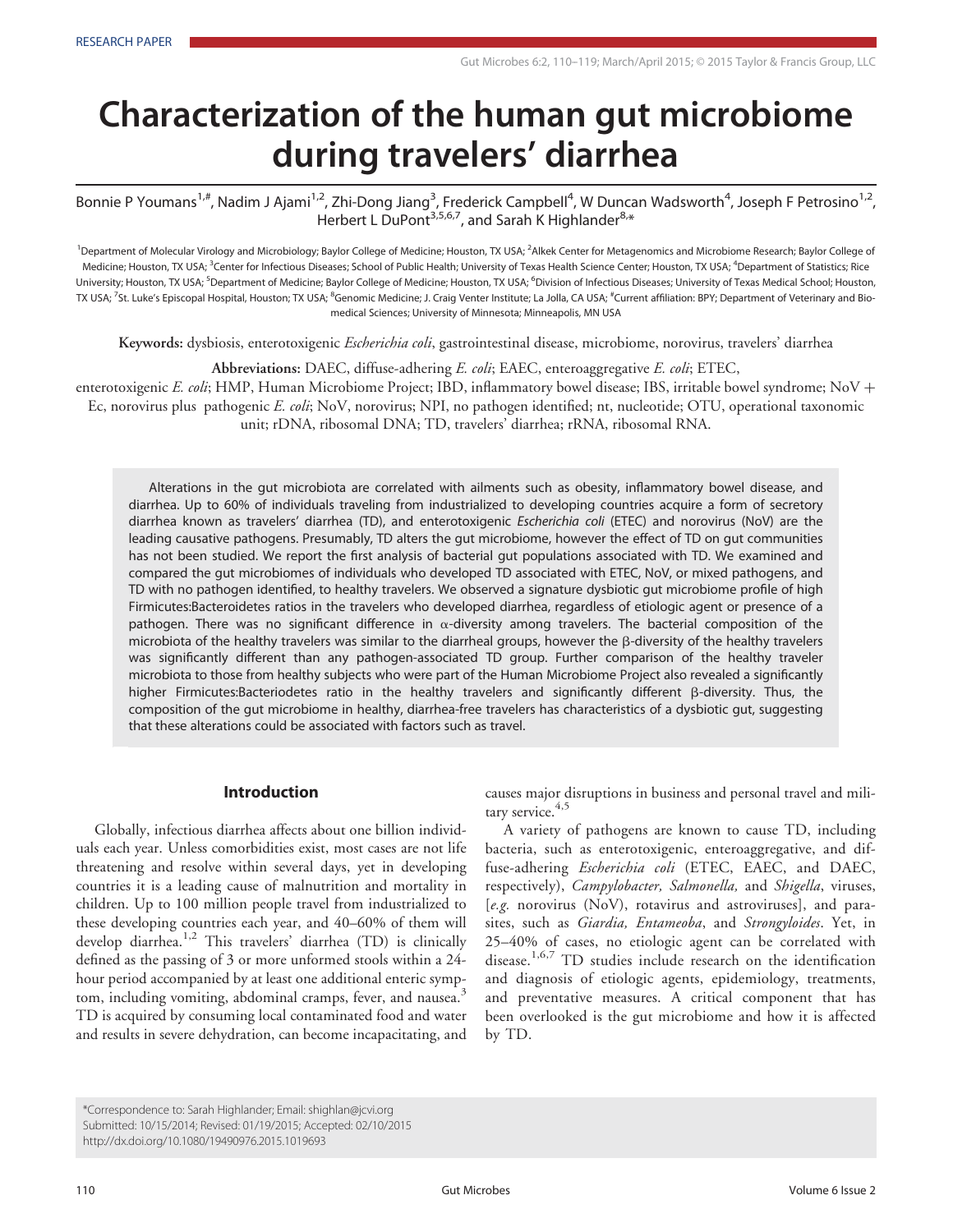The gut microbiome functions as a protective barrier to incoming pathogens, is responsible for synthesis of essential vitamins and degradation of complex polysaccharides, and aids in immune system development. $8-10$  A number of diseases have been correlated with alterations in the composition of the human gut microbiome resulting in a state known as dysbiosis. This dysbiotic state is often characterized by a high abundance of bacteria in the phylum Firmicutes, and is accompanied by an increase of bacteria belonging to the phylum Proteobacteria and fewer members of the Bacteroidetes. Low bacterial diversity is another hallmark of dysbiosis. Dysbiotic gut microbiomes have been associated with obesity,<sup>11,12</sup> irritable bowel syndrome (IBS),<sup>13,14</sup> and inflammatory bowel diseases  $(IBD)$ .<sup>15</sup> This is in contrast to the healthy gut microbiome, which is generally dominated by Bacteroidetes and composed of fewer members of the Firmicutes, Actinobacteria, and Proteobacteria, respectively. These generalities are not true for every individual but have been reported in the healthy Western population.

With the exception of studies on *Clostridium difficile-associ*ated diarrhea,<sup>16</sup> IBS-diarrhea subtype,<sup>13,14,17</sup> one study examining norovirus-associated diarrhea,<sup>18</sup> and one study exploring diarrhea in infants and children under 5 y of age,  $19$  there have been few community surveys of the gut microbiome during diarrheal disease in humans. None have examined the bacterial gut communities associated with travelers' diarrhea. We used bacterial 16S rDNA profiling to characterize and compare gut communities of individuals who developed pathogen-associated TD (from NoV, ETEC, and ETEC plus pathogenic E. coli co-infections), to individuals who developed TD where a pathogen was not identified, and to healthy, diarrhea-free travelers. Understanding the alterations that occur in the bacterial gut communities during TD may aid in development of better treatment regimens and preventative measures.

# Results

#### Samples and sequencing statistics

To determine how pathogens associated with TD might alter the bacterial populations of the human gastrointestinal tract, we performed a retrospective bacterial 16S rDNA sequencing study using single stool samples collected from 111 individuals who traveled from the US to Central America or India between 2005 and 2010. Each stool sample was tested for the presence of known diarrheal pathogens using previously described diagnostic methods.3,20-23 The only pathogens identified in these samples were E. coli and NoV. The E. coli strains identified were ETEC, EAEC and DAEC (Tables S2A and S2C), with ETEC predominating. In previous work, we evaluated the ETEC, no pathogen identified (NPI), and healthy traveler samples for the presence and relative gene copy number of the ETEC toxin genes, eltA, sta1, and sta2 by  $qPCR;^{22}$  quantification of toxin genes for the ETEC group is summarized in Supplemental Table 2A; ETEC was identified in a single healthy traveler at low titer (Table S2E). NoV was detected in some samples, and for positive samples, genogroups were typed by qPCR (Tables S2B and S2C).<sup>20</sup> Based on these diagnostic assays, the diarrheal stool samples were categorized into 4 groups: ETEC ( $n = 38$ ), NoV  $(n = 7)$ , NoV + Ec  $(n = 17)$ , and NPI  $(n = 43)$ . Twelve stool samples from healthy, diarrhea-free travelers were included as controls. DNA was extracted from each sample, and the amplified 16S rRNA gene V3-V5 variable regions were sequenced to determine the bacterial diversity of each sample.

Following sequence read quality trimming and chimera removal, the range of coverage per sample was >98%, and the average read length was >240 nt. To account for uneven sequencing depth between samples, we rarefied each sample to 2,938 sequences (the lowest number of reads closest to our target of 3,000) by random subsampling prior to downstream community analyses. This resulted in the elimination of 3 ETEC samples and 3 NPI samples from the analysis because of low read counts. Sequencing statistics by group are summarized in Table 1.

## The TD microbiome resembles a dysbiotic microbiome

The mean relative abundances of post-processed sequence reads by group are shown in Figure 1. The most abundant phyla in the diarrheal groups were the Firmicutes, Bacteroidetes, and Proteobacteria, consecutively. In general, the abundance profiles of the individual subjects were reflective of the aggregate, although there was a continuum (Fig. S1). Among the diarrheal groups, there was only a significant difference in the abundance of the Bacteroidetes between the  $NoV + Ec$  group (15%), and the NPI group (5%,  $p = 0.007$ ). We tested each of the following sample metadata features (Table S1) for significant differences within each sample group: travel destination, year collected, ETEC toxin type, ETEC toxin gene copy number, and NoV genogroup. None of the correlations between any of these features were significant. Thus, we conclude that TD, independent of pathogen, including unidentified pathogens, is associated with general alterations seen in other gut-associated diseases (low Bacteroidetes:Firmicutes ratio). $11,12$  We also observed that the community abundance profile of the healthy traveler group was similar to that of the TD groups, although it was distinguished by having a very low abundance of Bacteroidetes (0.5%), which was significantly less than the NoV + Ec (15%,  $p = 0.0002$ ) and NoV (23%,  $p = 0.01$ ) groups. This will be discussed in more detail below.

Three metrics were used to calculate and estimate the differences in  $\alpha$ -diversity, or within sample diversity, of the diarrheal and control groups. The Chao1 richness estimator and observed  $OTUs$  ( $S_{obs}$ ) were calculated to estimate richness, or the number of taxa, or OTUs, in a community (Table 2). Among the traveler groups, the  $NoV + Ec$  and  $NoV$  groups had the highest estimated richness with median Chao1 values of 152 and 144 OTUs, respectively. The healthy travelers had an estimated richness of 109 OTUs, and the ETEC and NPI groups had Chao1 values of 98 and 99, respectively. There was a significant difference in community richness between the  $NoV + Ec$  and NPI groups ( $p = 0.04$ ). The S<sub>obs</sub> for each traveler group followed a similar pattern, although in general, the values were lower (about 65%) than the Chao1 results. There was a significant difference in S<sub>obs</sub> within the traveler groups, specifically when comparing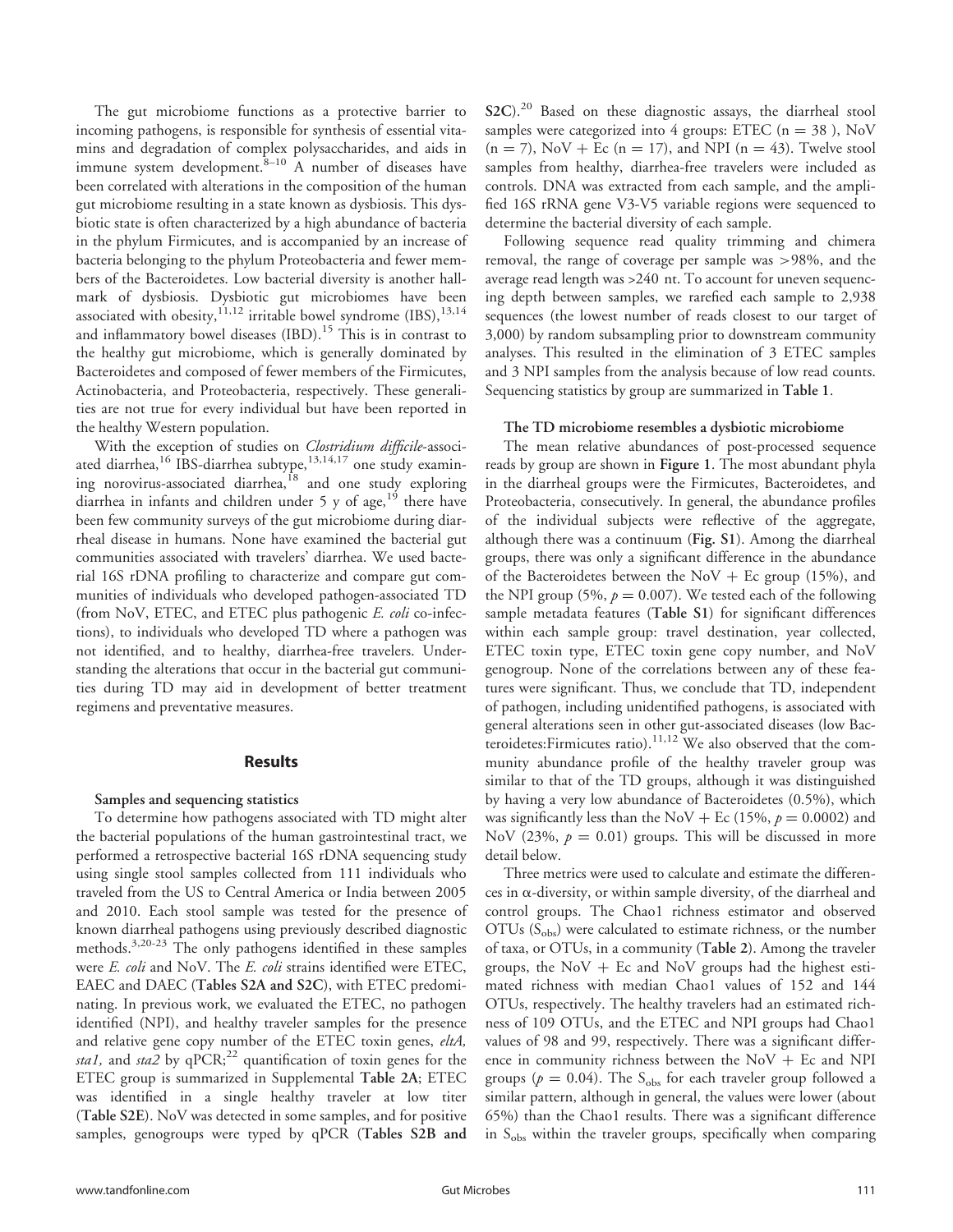| Table 1. Sequencing statistics for diarrheal and control groups |  |  |  |
|-----------------------------------------------------------------|--|--|--|
|-----------------------------------------------------------------|--|--|--|

|                     |                               | <b>Number of Sequences</b>       | <b>Number of Samples</b> |                                   |  |
|---------------------|-------------------------------|----------------------------------|--------------------------|-----------------------------------|--|
| <b>Sample Group</b> | <b>After Quality Trimming</b> | <b>After Processing Pipeline</b> | Included in Study        | Included in Analyses <sup>a</sup> |  |
| <b>ETEC</b>         | 567,817                       | 462,214                          | 38                       | 35                                |  |
| NoV                 | 54,649                        | 42,122                           |                          |                                   |  |
| $Nov + Ec$          | 133,910                       | 97,666                           | 17                       | 17                                |  |
| <b>NPI</b>          | 719,410                       | 559,155                          | 43                       | 40                                |  |
| HT                  | 69,436                        | 57,431                           | 12                       | 12                                |  |
| <b>HMP</b>          | 2,156,219                     | 1,709,262                        | <b>NA</b>                | 235                               |  |

<sup>a</sup>Based on 2,938 sequences per sample.  $ETEC = enterotoxigenic E. coli.$ 

 $N$ <sup>o</sup> $V$  = norovirus.

 $NPI = no$  pathogen identified.

 $HT =$  healthy traveler.

 $HMP =$  human microbiome project.

the NoV group to the healthy traveler and NPI groups ( $p = 0.03$ ) and 0.02, respectively).

We also calculated the inverse Simpson diversity index (1/D) to evaluate both richness and evenness between the diarrheal and control groups (Fig. 2). The NoV group had the most diverse community (median  $1/D = 13$ ), while the remaining diarrheal groups and the healthy traveler group had similar median diversity indices indicating similar number and distribution of taxa within samples.

To compare  $\beta$ -diversity, or between sample diversity, we generated a  $\theta_{\text{YC}}$  distance matrix, which was plotted using non-metric dimensional scaling (Fig. 3). Pairwise comparisons of each sample in the healthy traveler group to those in the ETEC, NoV, and NoV + Ec groups were significant ( $p \leq 0.001$ ) but not when compared to those in the NPI group (Fig. 3A). Thus, while there are similar numbers of OTUs in each group, the structures of most of the bacterial communities are different.

To better understand the diarrheal communities, we examined the differences in taxa present in each group. We focused our analysis on the top 100 OTUs, which contained 97% of the sequences. We identified 11 OTUs with abundances that were significantly different: four classified to the phylum Bacteroidetes, six to Firmicutes and one to Proteobacteria (Table 3). The  $NoV + Ec$  group had the highest median abundance of one of the two OTUs classified as Bacteroides (OTU11) and this was the only group that had a significant abundance of two OTUs: OTU58, which was classified to the Clostridium XIVb cluster within the Lachnospiraceae family, and OTU98, which was classified as *Bilophila*. In addition to having the highest median percent abundance of the second *Bacteroides* species (OTU20), the NoV group also had the highest median percent abundance of Alistipes, Barnesiella, Roseburia, and OTU66, which classified as a member of the Lachnospiraceae family. Here, the healthy traveler group contained the highest median abundance of Streptococcus and was the only group that contained a significant abundance of two species of *Lactococcus* (OTU37 and OTU76).

## The gut microbiota of healthy travelers is disrupted

The high abundance of Firmicutes observed in the healthy travelers (Fig. 1) was an unexpected finding. Unfortunately, we did not have pre-travel stool samples from these subjects as

Table 2. Median values (interquartile ranges) of bacterial community richness metrics.

| -                      |                    |                     |                     |                    |                     |                                        |                     |                          |
|------------------------|--------------------|---------------------|---------------------|--------------------|---------------------|----------------------------------------|---------------------|--------------------------|
| <b>Metric</b>          | <b>ETEC</b>        | <b>NoV</b>          | $NoV + Ec$          | <b>NPI</b>         | HT                  | <b>KW</b> <i>p</i> Value               | HMP                 | WRS p Value <sup>a</sup> |
| Chao1<br>$S_{\rm obs}$ | 98 (76)<br>65 (40) | 144 (49)<br>98 (23) | 152 (45)<br>87 (23) | 99 (48)<br>63 (38) | 109 (67)<br>55 (26) | 0.02 <sup>b</sup><br>0.02 <sup>c</sup> | 121 (87)<br>74 (50) | 0.22<br>0.25             |

 $ETEC = enterotoxigenic E. coli.$ 

 $Nov = norovirus.$ 

 $NoV + Ec = norovirus + pathogenic E. coli.$  $NPI = no$  pathogen identified.

 $HT =$  healthy traveler.

 $HMP =$  human microbiome project.

 $KW = Kruskal-Wallis rank sum test.$ 

 $WRS = Wilcoxon rank sum test.$ 

<sup>a</sup>HMP vs. HT.

 $b^{\text{b}}$ NoV + Ec vs. NPI,  $p = 0.04$ .

 $N$ OV vs. HT  $p = 0.03$ , NoV vs. NPI  $p = 0.02$ .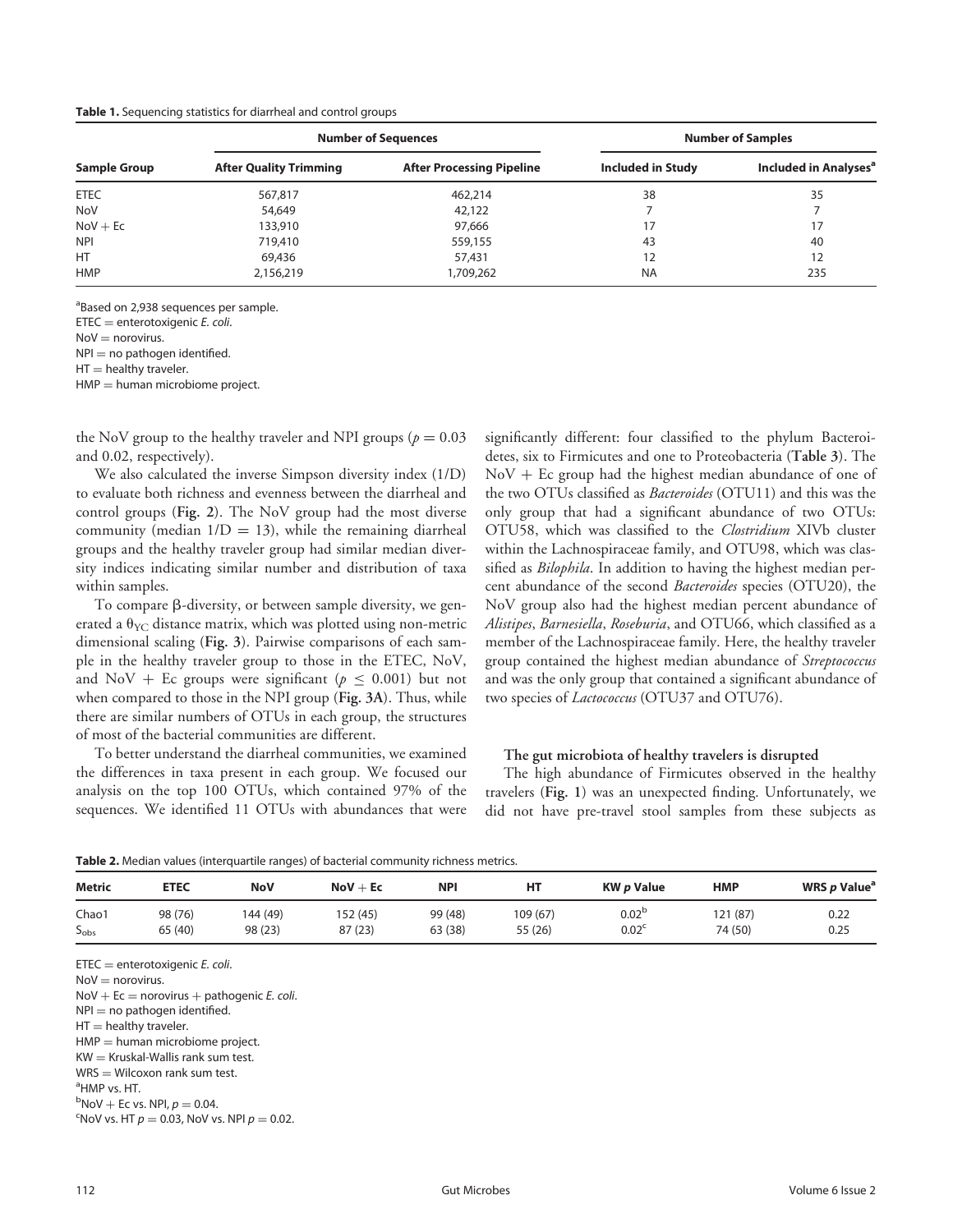

Figure 1. Phylum-level mean relative abundance of bacterial populations for diarrheal and control groups. Variable regions 3 through 5 of the bacterial 16S rRNA gene were amplified, sequenced using 454 pyrosequencing, and processed using mothur version 31. High quality, chimera-free sequences were used to generate OTUs based on 97% sequence identity, and OTUs were classified using the Ribosomal Database Project Version 9.

temporal controls. To compare these results to a healthy cohort, we chose to use data from the HMP as a reference set. Importantly, the TD stool samples and the BCM Human Microbiome Project (HMP) samples were processed and sequenced in our laboratories, which provided internal consistency. As shown in Fig. 1, and previously reported by the HMP Consortium, $^{24}$  the



Figure 2. Inverse Simpson Diversity by sampling group. The inverse Simpson's diversity index was calculated using mothur version 31. Boxes represent the first quartile (bottom), median value (middle line), and third quartile (top). Bottom whiskers were calculated by subtracting the minimum value from the first quartile and top whiskers were calculated by subtracting the third quartile from the maximum value.

aggregate bacterial abundance of the HMP stool samples is dominated by the Bacteroidetes (73%) followed by the Firmicutes (24%). In contrast, the healthy travelers have significantly fewer Bacteroidetes (0.5%,  $p = 4.7 \times 10^{-8}$ ) and significantly more Firmicutes (89%,  $p = 4.7 \times 10^{-8}$ ) and Actinobacteria (6%,  $p = 4.7$  $\times$  10<sup>-8</sup>) than the HMP cohort.



Figure 3. Differences in community structure between diarrheal and control groups. Non-metric multidimensional scaling was used to plot  $\theta_{\text{YC}}$  distances, which represent bacterial community structures. Samples with similar community structures cluster closer together.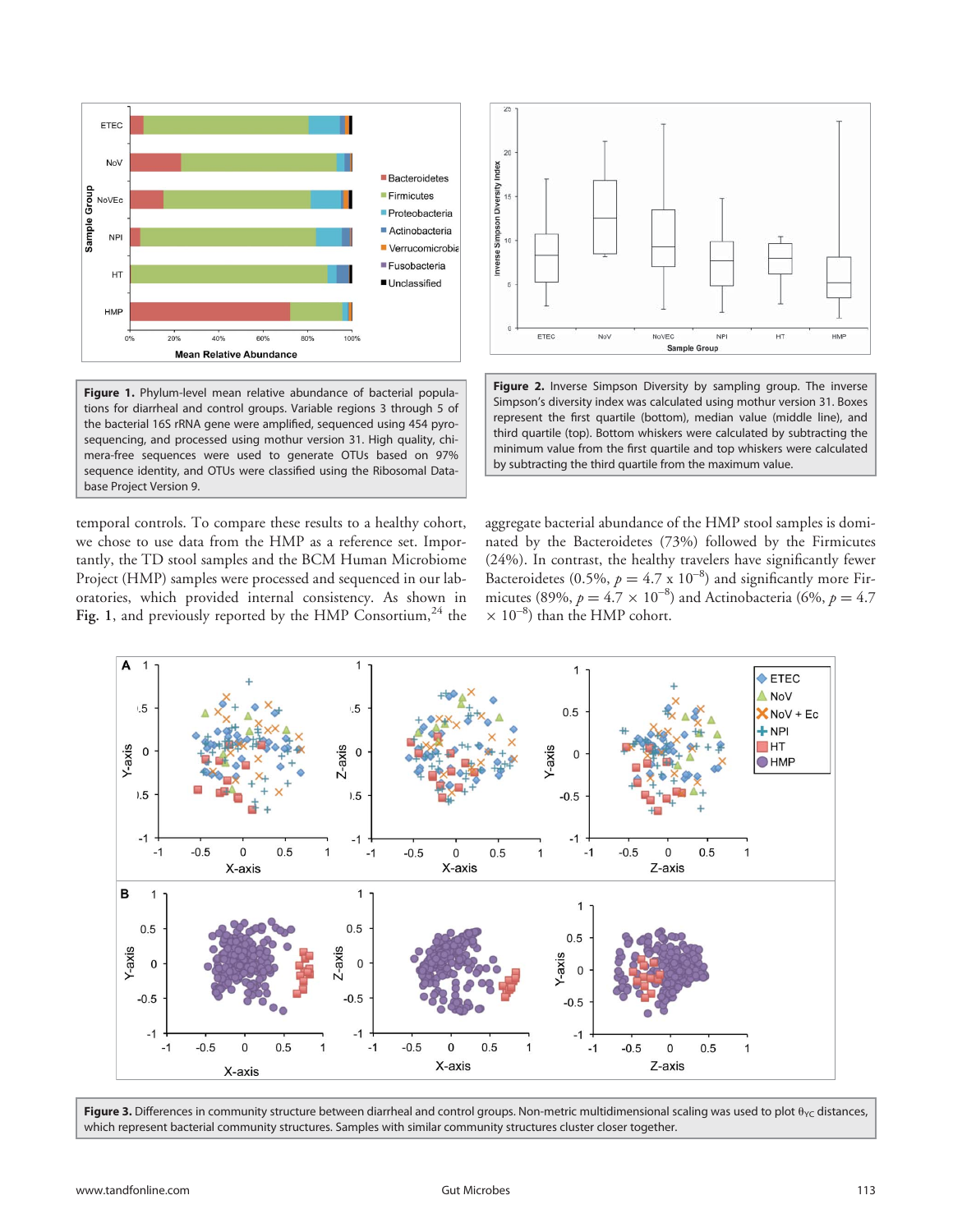Table 3. Percent median relative abundance (interquartile range) of significantly different OTUs between traveler groups

| <b>OTU</b> | <b>Classification</b> | <b>ETEC</b> | <b>NoV</b>  | $NoV + Ec$ | <b>NPI</b> | <b>HT</b>    |
|------------|-----------------------|-------------|-------------|------------|------------|--------------|
|            | <b>Bacteroidetes</b>  |             |             |            |            |              |
| 11         | <b>Bacteroides</b>    | 0.20(0.56)  | 0.88(12.42) | 2.21(5.45) | 0.17(0.67) | 0.09(0.17)   |
| 20         | <b>Bacteroides</b>    | 0.10(0.48)  | 1.74(4.77)  | 1.02(1.46) | 0.12(0.43) | 0.02(0.08)   |
| 25         | <b>Alistipes</b>      | 0.07(0.24)  | 4.05(4.14)  | 0.20(1.26) | 0(0.07)    | 0(0.03)      |
| 41         | <b>Barnesiella</b>    | 0(0.03)     | 0.54(1.26)  | 0.10(2.42) | 0(0.07)    | 0(0)         |
|            | <b>Firmicutes</b>     |             |             |            |            |              |
| 6          | Streptococcus         | 0.51(1.29)  | 0.17(0.71)  | 1.26(5.85) | 1.84(3.03) | 7.40 (12.72) |
| 37         | Lactococcus           | 0(0)        | 0(0)        | 0(0)       | 0(0.03)    | 0.12(1.94)   |
| 46         | Roseburia             | 0.07(0.15)  | 0.88(2.77)  | 0.14(1.16) | 0(0.07)    | 0(0.03)      |
| 58         | Lachnospiraceae       | 0(0)        | 0(0.02)     | 0.03(0.27) | 0(0.07)    | 0(0)         |
| 66         | Lachnospiraceae       | 0.03(0.12)  | 0.14(0.20)  | 0.10(0.20) | 0.03(0.14) | 0(0)         |
| 76         | Lactococcus           | 0(0)        | 0(0.05)     | 0(0.03)    | 0(0.04)    | 0.27(0.52)   |
|            | Proteobacteria        |             |             |            |            |              |
| 98         | Bilophila             | 0(0.02)     | 0(0.03)     | 0.03(0.44) | 0(0)       | 0(0)         |

 $ETEC = enterotoxigenic E. coli.$ 

 $Nov =$  norovirus.

 $Nov + Ec =$  norovirus  $+$  pathogenic E. coli.

 $NPI = no$  pathogen identified.

 $HT =$  healthy traveler.

Based on Chao1 and  $S_{obs}$  calculations, the bacterial community richness of both healthy traveler and HMP groups are similar (Table 2). The median microbial diversity of the HMP group (median  $1/D = 5$ ) is less than that of the healthy travelers (median  $1/D = 8$ ), however the difference is not significant, and the HMP variation is broad (Fig. 2). We expected that the healthy traveler community might be less diverse based on the dysbiotic gut microbiome profile observed in Figure 1 and from previous studies showing this disrupted profile is associated with decreased diversity.<sup>11,12</sup> Examination of the differences in community structure, by plotting  $\theta_{\text{YC}}$  distances using non-metric dimensional scaling (Fig. 3B), however, clearly illustrated that the healthy traveler and HMP stool communities were distinct.

To identify taxa that distinguish the healthy travelers and the HMP cohort, we combined sequences from these two groups and repeated the sequence analysis methods described for the traveler groups. This generated a new set of OTUs that were specific to the healthy traveler-HMP comparison. We again compared the median abundances of the top 100 OTUs and identified 33 OTUs with significantly different median percent abundances (Table 4). As expected, the HMP cohort contained many more significant OTUs belonging to Bacteroidetes. Two species of *Bacteroides* (OTU1 and OTU2) were strikingly more abundant in the HMP cohort. Additionally, Odoribacter, two species of Parabacteroides, and two species of Alistipes were more prevalent in the HMP cohort. Twenty-two of the 33 OTUs were classified as Firmicutes, and within this phylum, the largest difference was seen in OTU12, which was classified as a member of the Lachnospiraceae family and was more prevalent in the healthy traveler group. The healthy traveler group also had more abundant relative representation of Streptococcus, Coprococcus, Enterococcus, Anaerostipes, Clostridium XI, and Clostridium XVIII species, two species of *Blautia*, and two additional OTUs that classified in the family Lachnospiraceae. The OTUs that were significantly more prevalent in the HMP cohort were Roseburia,

Oscillibacter, Flavonifractor, and OTU7, which is a member of the Lachnospiraceae. Three additional OTUs that are members of the Lachnospiraceae family, two OTUs that are members of the Ruminococcaceae family, and one OTU that classified as a member of the order Clostridiales were more abundant in the HMP cohort. Two OTUs belonging to the phylum Proteobacteria were significantly different between groups: these were *Escherichia*, which was more prevalent in the healthy traveler group, and *Parasutterella*, which was more abundant in the HMP cohort. Two members of the phylum Actinobacteria, Bifidobacterium and Collinsella, were more abundant in the healthy traveler group.

# Co-occurrence networks in NPI and pathogen-associated TD

We performed network analysis to examine differences in cooccurrences of taxa in the presence and absence of known TD pathogens. Here, we created two networks for comparison: one combining all pathogen-associated diarrheal OTUs and one corresponding to the NPI OTUs. We did not create a network for the healthy traveler group because the number of samples was too small and would not allow for meaningful interpretations and valid conclusions. After removing low variance OTUs (Figs. S2A-B), an undirected Poisson graphical model was applied to capture conditional relationships within each group. Of the 239 OTUs included in the analysis, the two most abundant OTUs in both groups were OTU1, which classified as Lachnospiraceae, and OTU2, which classified as Escherichia (Fig. 4). Within the pathogen-associated group there were two OTUs that only co-occurred with OTU1 (Lachnospiraceae), these were OTU6 (Streptococcus) and OTU9 (Lachnospiraceae). Six OTUs co-occurred only with OTU2 (Escherichia): OTU28 (Eubacterium), OTU13 (Blautia), OTU21 (Akkermansia), OTU46 (Roseburia), OTU26 (Ruminococcaceae), and OTU29 (Acinetobacter), which also occurred with OTU33 (Chryseobacterium) (Fig. 4A). The co-occurrence network in the NPI group was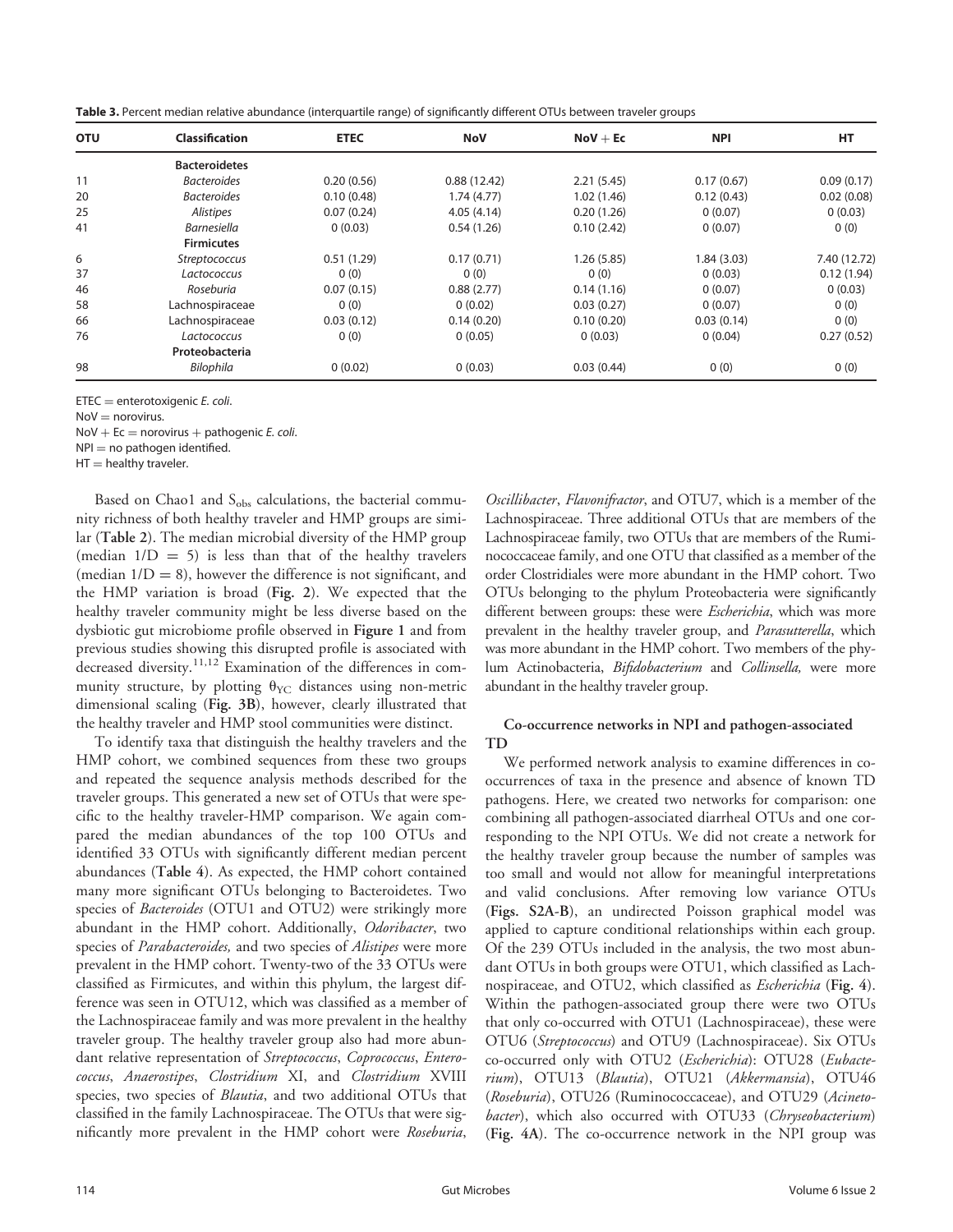|         |  | <b>Table 4.</b> Percent median relative abundance (interguartile range) of signifi- |  |  |  |
|---------|--|-------------------------------------------------------------------------------------|--|--|--|
|         |  | cantly different OTUs between healthy travelers and HMP subjects by                 |  |  |  |
| phylum. |  |                                                                                     |  |  |  |

| OTU            | <b>Classification</b>    | HT            | <b>HMP</b>    |
|----------------|--------------------------|---------------|---------------|
|                | <b>Actinobacteria</b>    |               |               |
| 47             | <b>Bifidobacterium</b>   | 1.65(6.12)    | 0(0.28)       |
| 82             | Collinsella              | 0.39(2.00)    | 0(0.03)       |
|                | <b>Bacteroidetes</b>     |               |               |
| 1              | <b>Bacteroides</b>       | 0.07(0.25)    | 24.91 (24.35) |
| $\overline{2}$ | <b>Bacteroides</b>       | 0.09(0.14)    | 19.64 (18.96) |
| 3              | <b>Alistipes</b>         | 0.02(0.43)    | 3.74 (5.40)   |
| 6              | Parabacteroides          | 0(0)          | 1.53(3.74)    |
| 9              | Parabacteroides          | 0(0)          | 0.82(2.01)    |
| 26             | Odoribacter              | 0(0)          | 0.27(0.77)    |
| 58             | <b>Alistipes</b>         | 0(0)          | 0(0.15)       |
|                | <b>Firmicutes</b>        |               |               |
| 18             | Lachnospiraceae*         | 0(0.03)       | 0.34(0.78)    |
| 11             | Ruminococcaceae*         | 0(0.08)       | 0.68(1.97)    |
| 37             | Oscillibacter            | 0(0)          | 0.14(0.24)    |
| 56             | Lachnospiraceae*         | 0(0)          | 0.07(0.12)    |
| 59             | Lachnospiraceae*         | 0(0)          | 0.07(0.17)    |
| 71             | Flavonifractor           | 0(0)          | 0.03(0.10)    |
| 19             | Clostridiales*           | 0.02(0.09)    | 0.27(0.82)    |
| 15             | Roseburia*               | 0.05(0.07)    | 0.41(1.09)    |
| 7              | Lachnospiraceae*         | 0.12(0.54)    | 0.92(1.82)    |
| $\overline{4}$ | Ruminococcaceae*         | 0.20(0.32)    | 3.03(5.33)    |
| 57             | Anaerostipes*            | 0.22(2.42)    | 0(0)          |
| 60             | Erysipelotrichaceae      | 0.71(0.88)    | 0(0.07)       |
| 67             | Enterococcus             | 0.97(3.93)    | 0(0)          |
| 44             | Coprococcus*             | 1.11(1.80)    | 0.07(0.17)    |
| 24             | Lachnospiraceae*         | 1.51(3.16)    | 0.17(0.36)    |
| 49             | Blautia*                 | 1.58(4.69)    | 0(0.07)       |
| 25             | Blautia*                 | 2.14(6.59)    | 0.10(0.20)    |
| 42             | Peptostreptococcaceae*   | 4.12(7.05)    | 0(0.03)       |
| 36             | Lachnospiraceae*         | 4.56 (7.72)   | 0(0.07)       |
| 29             | Streptococcus            | 6.76(15.01)   | 0(0.03)       |
| 12             | Lachnospiraceae*         | 19.40 (10.92) | 0.51(0.83)    |
|                | Proteobacteria           |               |               |
| 39             | Escherichia <sup>a</sup> | 1.32 (2.44)   | 0(0.03)       |
| 16             | Parasutterella           | 0(0)          | 0.10(0.97)    |

\*Member of the order Clostridiales.

<sup>a</sup>Genus identified using megablast against the NCBI nucleotide database.

more complex (37 OTUs/nodes) than the pathogen-associated group (22 OTUs/nodes). Eight OTUs co-occurred with only OTU1 (Lachnospiraceae): OTU20 (Bacteroides), OTU30 (Lachnospiraceae), OTU55 (Lactobacillales), OTU63 (Actinobacteria), OTU21 (Akkermansia), OTU45 (Blautia), OTU48 (Firmicutes), and OTU65 (Weissella). Four OTUs co-occurred with only OTU2 (Escherichia): OTU18 (Erysipelotrichaceae), OTU38 (Erysipelotrichaceae), OTU11 (Bacteroides), and OTU32 (Acidaminococcaceae) (Fig. 4B).

## **Discussion**

Early non-molecular stool culture studies demonstrated that the bacterial flora of people changed when they left their home countries and traveled to developing regions.<sup>25</sup> These changes were assumed to relate to the ingestion of foods that contained heavier counts of bacteria in the new locale.<sup>26</sup> We used bacterial

16S rDNA profiling in a retrospective analysis of the human gut microbiome during TD to identify differences based on two of the most common etiologic agents associated with TD. We compared the bacterial communities of TD and control groups: ETEC, NoV, NoV  $+$  Ec, NPI, and healthy, diarrhea-free travelers. Our results indicate that diarrhea is associated with similar bacterial communities regardless of the etiologic agent, or absence of a known etiologic agent (Fig. 1). The phylum-level profiles we observed are similar to profiles observed in other studies of gut dysbioses, specifically, those in seen in obesity, IBSdiarrhea subtype, IBD, and recurrent antibiotic-associated C. difficile infections. In all cases, the healthy controls contained a high Bacteroidetes:Firmicutes ratio and the diseased groups contained lower Bacteroidetes: Firmicutes ratios.<sup>11-14,16</sup> Generally, increased bacterial diversity is associated with a healthy gut, and the above studies also associated decreases in  $\alpha$ -diversity to obesity, IBSdiarrhea subtype, and infections with *Clostridium difficile*. While we did not directly compare the diversity of the diarrheal groups to the healthy HMP cohort, it is apparent that the diversity indices of the diarrheal groups are comparable to, or greater than, the HMP group; therefore our diversity results were not consistent with other studies examining diversity of the gut microbiome during dysbiosis. Our samples were collected within 72 hours of acute illness, and it is possible that communities from samples collected in the 72-hour range may have already shifted to a more diverse population. For example, the diarrheal episodes that occur within the first 24 hours would presumably displace several members of the population, which would result in an initial decrease in bacterial diversity. Over time, the displaced bacteria would begin to repopulate the gut, which would result in an increase in bacterial diversity that would stabilize as diarrhea subsides. We were not able to stratify our analyses based on collection time, however it would be interesting to determine how diversity is affected during the initial hours of TD.

Only one study has examined the human gut microbiome during norovirus infection. Nelson et al. used sequencing and analysis protocols that were nearly identical to those described in this work to compare data from 38 NoV-infected subjects with data from 22 HMP individuals.<sup>18</sup> Only  $\sim$ 20% of the NoVinfected individuals ( $n = 7$ ) had a dysbiotic gut microbiome, which was comprised mainly of Proteobacteria. These individuals also had decreased diversity compared to the HMP samples. The remaining samples had bacterial communities and diversity scores that were similar to the HMP, which is similar to what we observed in all of our diarrheal groups.

Our OTU-level analysis comparing the travelers (Table 3) revealed an abundance of Streptococcus in the healthy traveler group. Streptococcus species are known gut commensals, specifically Streptococcus agalactiae, however they are not generally reported as highly abundant genera in the gastrointestinal tract. Pop et al. compared the gut communities of children from Africa and Southeast Asia ages newborn to 59 months.<sup>19</sup> The study included diarrheal and control groups and identified three streptococcal species that were positively associated with the diarrheal group. Two of these species were also associated with dysenteric diarrhea in their study. An abundance of *Alistipes* was observed in the NoV group. A previous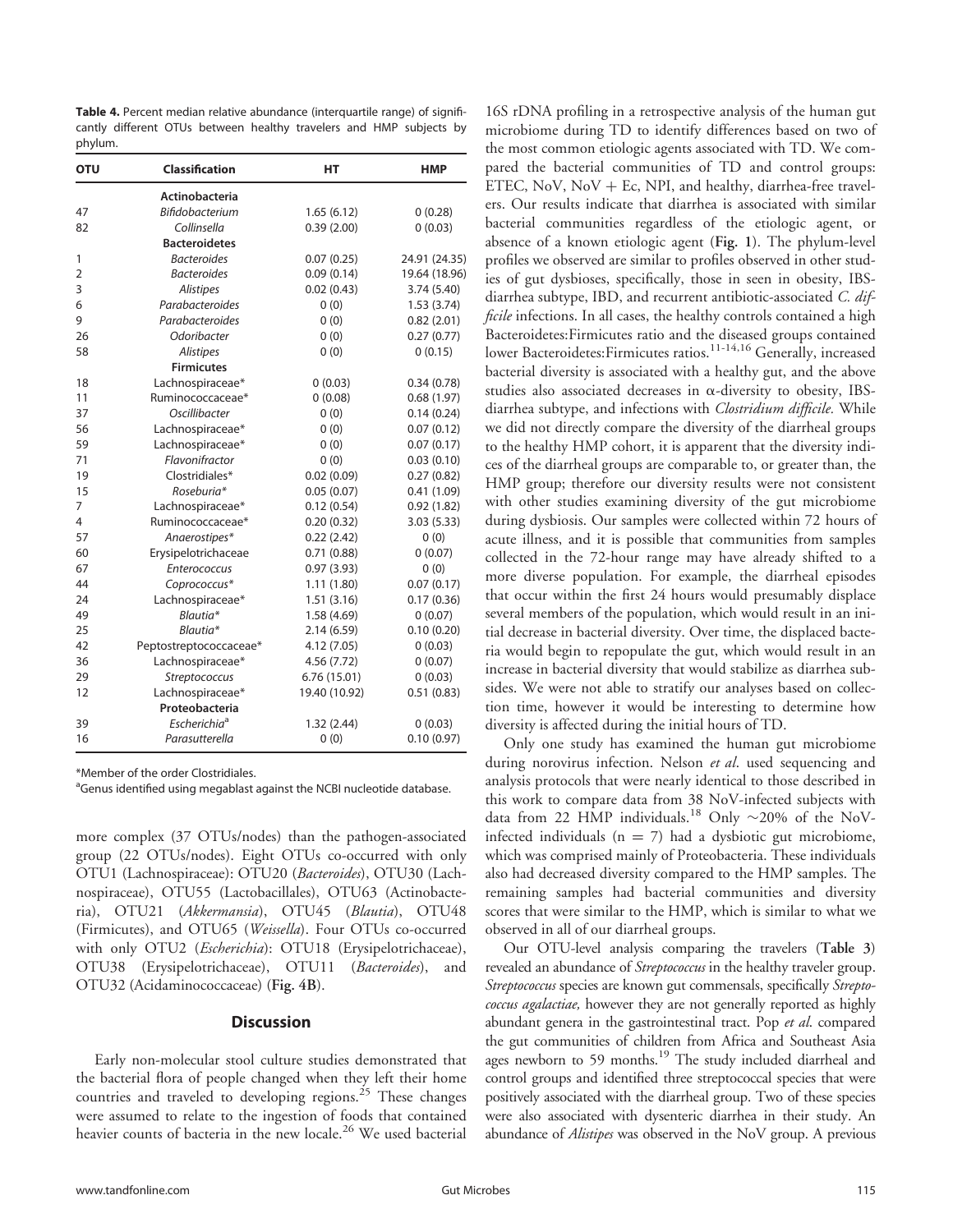study by Saulnier et al. that characterized the gut microbiome of a pediatric IBS population observed a correlation in the abundance of Alistipes with frequency of abdominal pain.17 Abdominal pain is a common complaint among individuals suffering from  $TD<sub>1</sub><sup>27</sup>$  but we were not able to correlate symptoms with microbial communities because this information was not available for the individuals in our study population. This underscores the importance of collection and inclusion of metadata in analyses of microbiome studies.

Within the diarrheal groups we observed an abundance of bacteria that classified within the order Clostridiales: OTU 46: Roseburia, and two Lachnospiraceae OTUs (OTU58 and OTU66). Bacteria in these taxa are known for their utilization of carbohydrates that result in the production of short chain fatty acids, specifically butyrate. Butyrate is essential for gut health and functions as a regulator of cell proliferation and differentiation.<sup>28</sup> We speculate that the abundance of these OTUs in the diarrheal groups is a result of the gut attempting to return to a state of homeostasis.

We also observed a significant abundance of Bacteroides species in the NoV and  $NoV + Ec$  groups. Bacteroides are generally associated with a healthy gut, particularly Bacteroides thetaiotaomicron, which metabolizes polysaccharides indigestible by the host. The increase in Bacteroides seen in the NoV and NoV  $+$  Ec groups may be a consequence of fucose utilization. Fucosylated glycans are an important nutrient for Bacteroides, and murine studies have shown B. thetaiotaomicron can induce fucosylation of glycans in intestinal epithelial cells, thus enhancing its colonization potential.<sup>9</sup> It has been suggested that mutations in host fucosyltransferases, such as the secretor fut2 gene, may alter the gut microbiota, specifically the abundance of Bacteroides species. Interestingly, susceptibility to NoV infection is linked to the secretor



Figure 4. OTU co-occurrence networks in pathogen-associated and no pathogen identified travelers' diarrhea communities. Low abundance OTUs were filtered prior to applying an undirected sublinear graphical model to capture co-occurrences of OTUs in pathogen-associated TD (A) and no pathogen identified TD (B) groups. Node size corresponds to OTU median abundance. Node color represents the number of connections from red (many connections) to green (one connection).

fut2 gene. Secretor-positive individuals have been shown to be more susceptible to NoV infection than secretor-negative individuals. Secretor status was not available for the individuals included in this study, however we speculate that those infected with NoV are secretor-positive and harbor a gut environment that potentially promotes rebound colonization of Bacteroides.

Several possible scenarios, alone, or in combination, could be responsible for the dysbiotic profile we observed in the healthy travelers. First, travel alone may disrupt the gut microbiome. Travel, especially to international destinations, can be stressful and often results in changes in sleep patterns, hydration, and alimentary routine. Second, while the individuals in the healthy traveler group were diarrhea-free at the time of stool collection,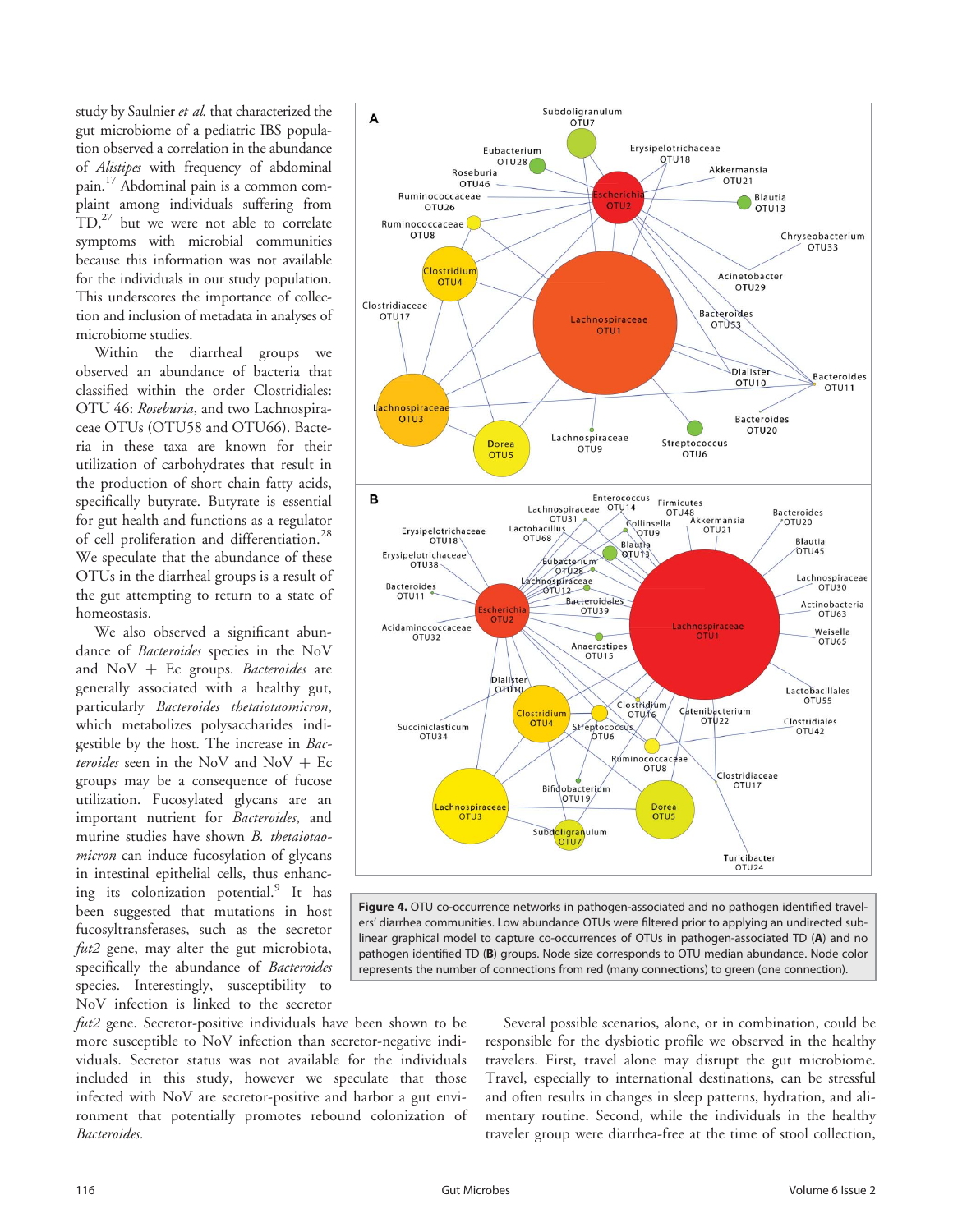they were not followed to determine if they later developed diarrhea. It is possible that the communities identified represent a pre-diarrhea state. Third, the dysbiotic microbiome profile could be result of, or a response to, local diet and water that the subjects were exposed to at their travel destinations. Subjects did stay with host families for the duration of their visit and were presumably fed local cuisine. Our single time point study does not allow us to address any of these possibilities but emphasizes the importance of a longitudinal analysis that includes pre-, and post-travel sampling plus collection of crucial metadata, such as diet, to unravel the specific reasons for the unexpected bacterial composition observed in the healthy travelers.

Our comparison of OTUs between the healthy travelers and HMP cohort identified 33 OTUs that significantly varied in abundance (Table 4). We speculate that changes in the diets, or changes in nutrients, of the healthy travelers upon arrival to Central America or India are responsible for the observed differences. As described above, we speculate that the healthy traveler communities are attempting to shift to a homeostatic state. Seven of the 10 OTUs within the Firmicutes that are significantly more abundant in the healthy travelers are associated with healthy gut homeostasis and responsible for the metabolism of carbohydrates, such as Bacteroides, Bifidobacterium, and OTUs that classified within the Clostridiales (annotated in Table 4).

We performed network analysis to identify co-occurrence of taxa in pathogen-associated and NPI TD. While the NPI network was more complex, both networks included OTUs associated with gut health, such as Bifidobacterium, Bacteroides, and members of Clostridiales, such as Lachnospiraceae, Ruminococcaceae, Roseburia, Blautia, Coprococcus, Eubacterium, and Dorea. These results point to a potential struggle of the commensal gut bacteria to return their environment to a stable state. Co-occurrence of genera in a study characterizing the gut microbiome of Danish, French, Italian, Spanish, and Japanese individuals was hypothesized to be associated with utilization of available nutrients.<sup>29</sup> In this study, subjects were classified into three groups, or enterotypes, based on the abundance of three genera: Bacteroides, which co-occurred with Parabacteroides; Prevotella, which co-occurred with *Desulfovibrio*; and Ruminococcus, which co-occurred with Akkermansia. Our TD co-occurrence networks are more complex than the networks described in this study, and we did not see similar co-occurrence of OTUs. We speculate that during the course of TD, resident microbes are displaced by the rapid influx of water and electrolytes. This displacement may require synergy of the remaining community of microbes to return the gut to its pre-disrupted state. Again, a longitudinal study that examines not only shifts in bacterial communities, but also addresses changes in nutrient utilization by assessing functional pathways are necessary to address this and our above mentioned hypotheses.

This study provides the first comprehensive analysis of the bacterial communities within the human gut associated with TD. The results from this study are important for future research in TD and travel medicine. Specifically, they will be important in the development of future studies that will determine how travel affects the gut microbiome and whether alterations lead to development of diarrhea and will provide a reference for comparison for future studies. Our results may also provide insight into better treatment regimens that may include reconstitution of specific members of the gut community.

# Materials and Methods

# Travelers diarrhea study population

Stool samples were obtained from previous TD studies and were used for bacterial community analysis. Samples were collected between 2005 and 2010 from adult males and non-pregnant females who had traveled from the United States to Central America or India and who either developed travelers' diarrhea  $(n = 99)$ , or remained diarrhea-free (healthy travelers, n = 12). At the destination sites, subjects lived with host families for five weeks. Exclusion criteria are listed in Table S1, but important to this work, subjects were excluded from the study if they showed signs of gastroenteritis, had taken antibiotics or antidiarrheal medication prior to study entry, or had a history of inflammatory bowel disease. Demographic data, such as age and gender, were not available due to de-identification and coding of samples prior to processing at Baylor College of Medicine. Informed consent was obtained from all study participants, and the Institutional Review Board at The University of Texas Health Science Center at Houston (UTHSC) approved the studies.

#### Stool sample collection and pathogen screening

For subjects suffering from TD, stool specimens were self-collected within 72 hours of the onset of acute illness, and samples were transported to study investigators within 30 minutes of collection. Samples were shipped to UTHSC within 24 hours of collection, where they were aliquoted and stored at  $-80^{\circ}$ C. Twelve stool samples from healthy, diarrhea-free travelers were included as healthy controls (DuPont, personal communication).

Stool samples were screened for known diarrheal pathogens, as previously described.<sup>3,20-23</sup> For this study, stool samples were grouped according to pathogen, or pathogens, identified: ETEC  $(n = 38)$ , NoV  $(n = 7)$ , NoV  $+$  a pathogenic strain of E. coli (ETEC, EAEC, or DAEC;  $n = 17$ ) (NoV + Ec). No pathogen was identified in an additional 43 diarrheal samples (NPI). Available metadata associated with the samples are listed in Supplemental Tables 2A-E.

# DNA extraction, bacterial 16S rRNA gene amplification, and 454 pyrosequencing

One aliquot of each frozen stool sample was thawed, and 500–800 ml of stool was transferred to a MO BIO PowerSoil DNA Extraction PowerBead Tube (MO BIO Laboratories, Inc., cat# 12888). Samples were incubated at  $95^{\circ}$ C for 10 minutes, then at  $65^{\circ}$ C for 10 minutes,<sup>30</sup> followed by genomic DNA extraction using the MO BIO PowerSoil DNA Extraction Kit protocol (MO BIO Laboratories, Inc.), and DNA samples were stored at  $-20^{\circ}$ C. Using the extracted DNA as a template, the 16S rRNA gene variable regions three through five (V3-V5) were amplified and sequenced following version 4.2.2 of the HMP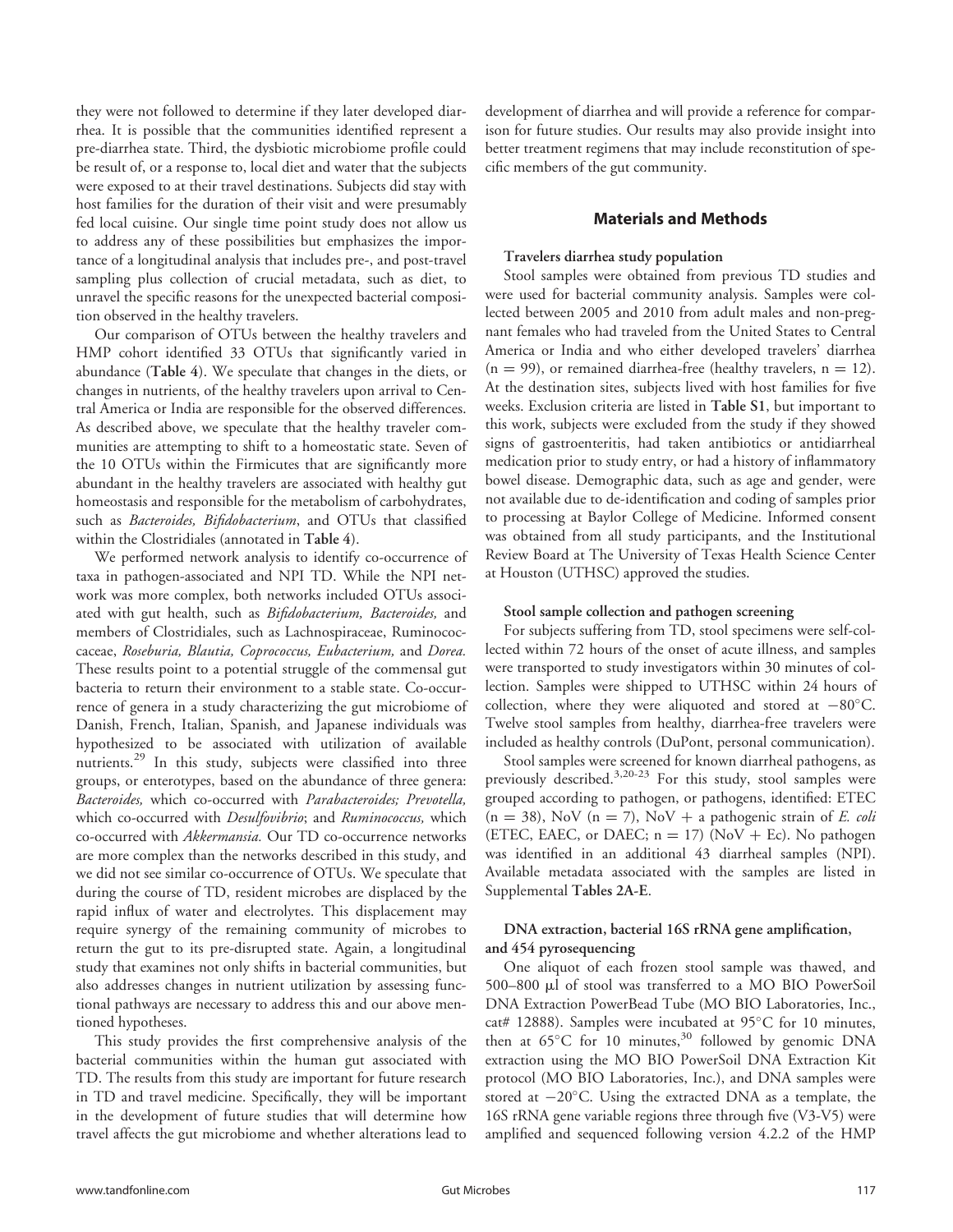Data Generation 16S 454 Protocol [\(http://www.hmpdacc.org/](http://www.hmpdacc.org/doc/16S_Sequencing_SOP_4.2.2.pdf) [doc/16S\\_Sequencing\\_SOP\\_4.2.2.pdf\).](http://www.hmpdacc.org/doc/16S_Sequencing_SOP_4.2.2.pdf)

# 16S rDNA sequence analysis

Sequences for this study were uploaded to the NCBI short read archive and are available under BioProject ID PRJNA276911. mothur version 1.31 was used for processing and analysis of  $454$  16S rDNA reads.<sup>31</sup> The  $454$  standard operating procedure ([http://www.mothur.org/wiki/454\\_SOP](http://www.mothur.org/wiki/454_SOP)<sup>32</sup>) was [followed with the modification of additionally removing sequen](http://www.mothur.org/wiki/454_SOP)[ces greater than 500 base pairs \(bp\) in length. Chimeras were](http://www.mothur.org/wiki/454_SOP) [detected using mothur](http://www.mothur.org/wiki/454_SOP)'[s](http://www.mothur.org/wiki/454_SOP) [implementation](http://www.mothur.org/wiki/454_SOP) [of](http://www.mothur.org/wiki/454_SOP) [UCHIME](http://www.mothur.org/wiki/454_SOP)<sup>33</sup> [and](http://www.mothur.org/wiki/454_SOP) [removed, and operational taxonomic units \(OTUs\) were gener](http://www.mothur.org/wiki/454_SOP)[ated based on 97% sequence identity. OTUs in each group were](http://www.mothur.org/wiki/454_SOP) [classified using mothur](http://www.mothur.org/wiki/454_SOP)'[s implementation of the Ribosomal Data](http://www.mothur.org/wiki/454_SOP)[base](http://www.mothur.org/wiki/454_SOP) [Project](http://www.mothur.org/wiki/454_SOP) [\(Version](http://www.mothur.org/wiki/454_SOP) [9\).](http://www.mothur.org/wiki/454_SOP)<sup>34</sup>  $\alpha$ [-diversity was calculated using the](http://www.mothur.org/wiki/454_SOP) [Chao1](http://www.mothur.org/wiki/454_SOP) [richness](http://www.mothur.org/wiki/454_SOP) [estimator](http://www.mothur.org/wiki/454_SOP)<sup>3[5](http://www.mothur.org/wiki/454_SOP)</sup> [and the Inverse Simpson Diversity](http://www.mothur.org/wiki/454_SOP) [Index.](http://www.mothur.org/wiki/454_SOP) $36$   $\beta$  $\beta$  $\beta$ [-diversity was evaluated using the Yue and Clayton dis](http://www.mothur.org/wiki/454_SOP)[tance](http://www.mothur.org/wiki/454_SOP) [metric](http://www.mothur.org/wiki/454_SOP) $37$  [and visualized using non-metric multidimensional](http://www.mothur.org/wiki/454_SOP) [scaling. For network analysis, an undirected Poisson graphical](http://www.mothur.org/wiki/454_SOP) [model was applied to determine co-occurrence of OTUs. This](http://www.mothur.org/wiki/454_SOP) [model was applied to data that were first filtered to remove](http://www.mothur.org/wiki/454_SOP) OTUs with a variance below 1/e[, because these usually represent](http://www.mothur.org/wiki/454_SOP) [rare species that contribute to zero inflation in the data \(](http://www.mothur.org/wiki/454_SOP)Fig. S2).

### Human microbiome project sequence data

16S rDNA reads from stool samples collected for the Human Microbiome Project (HMP) 16S rRNA Clinical Production Phase I July 2010 data freeze were downloaded from [http://](http://www.hmpdacc.org/HMR16S) [www.hmpdacc.org/HMR16S to use as an independent set of](http://www.hmpdacc.org/HMR16S) [healthy controls. Samples were collected and processed at Baylor](http://www.hmpdacc.org/HMR16S) [College of Medicine in Houston, Texas and at Washington Uni](http://www.hmpdacc.org/HMR16S)[versity](http://www.hmpdacc.org/HMR16S) [and](http://www.hmpdacc.org/HMR16S) [St.](http://www.hmpdacc.org/HMR16S) [Louis](http://www.hmpdacc.org/HMR16S) [Hospital](http://www.hmpdacc.org/HMR16S) [in](http://www.hmpdacc.org/HMR16S) St. [Louis,](http://www.hmpdacc.org/HMR16S) [Missouri.](http://www.hmpdacc.org/HMR16S)<sup>30</sup> [DNA was](http://www.hmpdacc.org/HMR16S) [extracted and 16S rDNA sequencing was performed as described](http://www.hmpdacc.org/HMR16S) [above. Reads corresponding to the 16S rDNA V3-V5 regions](http://www.hmpdacc.org/HMR16S) [from](http://www.hmpdacc.org/HMR16S) [235](http://www.hmpdacc.org/HMR16S) [individuals](http://www.hmpdacc.org/HMR16S)<sup>24</sup> [were analyzed in parallel with the healthy](http://www.hmpdacc.org/HMR16S) [traveler reads, as described above.](http://www.hmpdacc.org/HMR16S)

#### References

- 1. de la Cabada Bauche J, Dupont HL. New developments in traveler's diarrhea. Gastroenterol Hepatol (N Y) 2011; 7:88-95; PMID:21475415
- 2. Harvey K, Esposito DH, Han P, Kozarsky P, Freedman DO, Plier DA, Sotir MJ. Surveillance for travel-related disease–GeoSentinel Surveillance System, United States, 1997–2011. MMWR Surveill Summ 2013; 62:1-23; PMID:23863769
- 3. Jiang ZD, Lowe B, Verenkar MP, Ashley D, Steffen R, Tornieporth N, von Sonnenburg F, Waiyaki P, DuPont HL. Prevalence of enteric pathogens among international travelers with diarrhea acquired in Kenya (Mombasa), India (Goa), or Jamaica (Montego Bay). J Infect Dis 2002; 185:497-502; PMID:11865402; http://dx.doi.org/10.1086/338834
- 4. Brown JA, Riddle MS, Putnam SD, Schlett CD, Armstrong AW, Jones JJ, Tribble DR, Sanders JW. Outcomes of diarrhea management in operations Iraqi Freedom and Enduring Freedom. Travel Med Infect Dis 2009; 7:337-43; PMID:19945010; http://dx.doi. org/10.1016/j.tmaid.2009.09.001

**Statistics** 

Statistical analyses were performed using R and mothur's implementation of metastats.<sup>31,38</sup> We performed Kruskal-Wallis Rank Sum, Wilcoxon Rank Sum, and analysis of molecular variance tests, as appropriate. The Benjamini-Yekutieli and Bonferroni  $p$  value adjustment methods were used to account for multiple comparisons. A  $p$  value  $\leq$  0.05 was considered significant.

## Disclosure of Potential Conflicts of Interest

No potential conflicts of interest were disclosed.

## Funding

SKH was supported by the National Institutes of Health Institute of Diabetes and Digestive and Kidney Diseases by award number R21DK099573. BPY was supported by the National Institutes of Health National Institute of Diabetes and Digestive and Kidney Diseases by award number F31DK094596 and by National Institute of General Medical Sciences by award number R25GM056929. WDW was supported by the National Institutes of Health National Cancer Institute by award 2T32CA096520. Contributions by FC are based upon work supported by the National Science Foundation Graduate Research Fellowship Program under Grant No. 0940902. The National Institutes of Health National Human Genome Research Institute award number U54HG003273 also funded parts of the study.

## Supplemental Material

Supplemental data for this article can be accessed on the [publisher's website.](http://www.tandfonline.com/kgmi)

## Disclaimer

The content is solely the responsibility of the authors and does not necessarily represent the official views of the National Institutes of Health.

- 5. Porter CK, El Mohammady H, Baqar S, Rockabrand DM, Putnam SD, Tribble DR, Riddle MS, Frenck RW, Rozmajzl P, Kilbane E, et al. Case series study of traveler's diarrhea in US military personnel at Incirlik Air Base, Turkey. Clin Vaccine Immunol 2008; 15:1884-7; PMID:18845833; http://dx.doi.org/ 10.1128/CVI.00163-08
- 6. Hill DR, Beeching NJ. Travelers' diarrhea. Curr Opin Infect Dis 2010; 23:481-7; PMID:20683261; http:// dx.doi.org/10.1097/QCO.0b013e32833dfca5
- 7. Kollaritsch H, Paulke-Korinek M, Wiedermann U. Traveler's diarrhea. Infect Dis Clin North Am 2012; 26:691-706; PMID:22963778; http://dx.doi.org/ 10.1016/j.idc.2012.06.002
- 8. Guarner F. Enteric flora in health and disease. Digestion 2006; 73 1:5-12; PMID:16498248; http://dx.doi. org/10.1159/000089775
- 9. Hooper LV, Midtvedt T, Gordon JI. How host-microbial interactions shape the nutrient environment of the mammalian intestine. Annu Rev Nutr 2002; 22:283- 307; PMID:12055347; http://dx.doi.org/10.1146/ annurev.nutr.22.011602.092259
- 10. Mazmanian SK, Liu CH, Tzianabos AO, Kasper DL. An immunomodulatory molecule of symbiotic bacteria directs maturation of the host immune system. Cell 2005; 122:107-18; PMID:16009137; http://dx.doi. org/10.1016/j.cell.2005.05.007
- 11. Ley RE, Turnbaugh PJ, Klein S, Gordon JI. Microbial ecology: human gut microbes associated with obesity. Nature 2006; 444:1022-3; PMID:17183309; http:// dx.doi.org/10.1038/4441022a
- 12. Turnbaugh PJ, Hamady M, Yatsunenko T, Cantarel BL, Duncan A, Ley RE, Sogin ML, Jones WJ, Roe BA, Affourtit JP, et al. A core gut microbiome in obese and lean twins. Nature 2009; 457:480-4; PMID:19043404; http://dx.doi.org/10.1038/nature07540
- 13. Jeffery IB, O'Toole PW, Ohman L, Claesson MJ, Deane J, Quigley EM, Simren M. An irritable bowel syndrome subtype defined by species-specific alterations in faecal microbiota. Gut 2012; 61:997-1006; PMID:22180058; http://dx.doi.org/10.1136/gutjnl-2011-301501
- 14. Krogius-Kurikka L, Lyra A, Malinen E, Aarnikunnas J, Tuimala J, Paulin L, Makivuokko H, Kajander K, Palva A. Microbial community analysis reveals high level